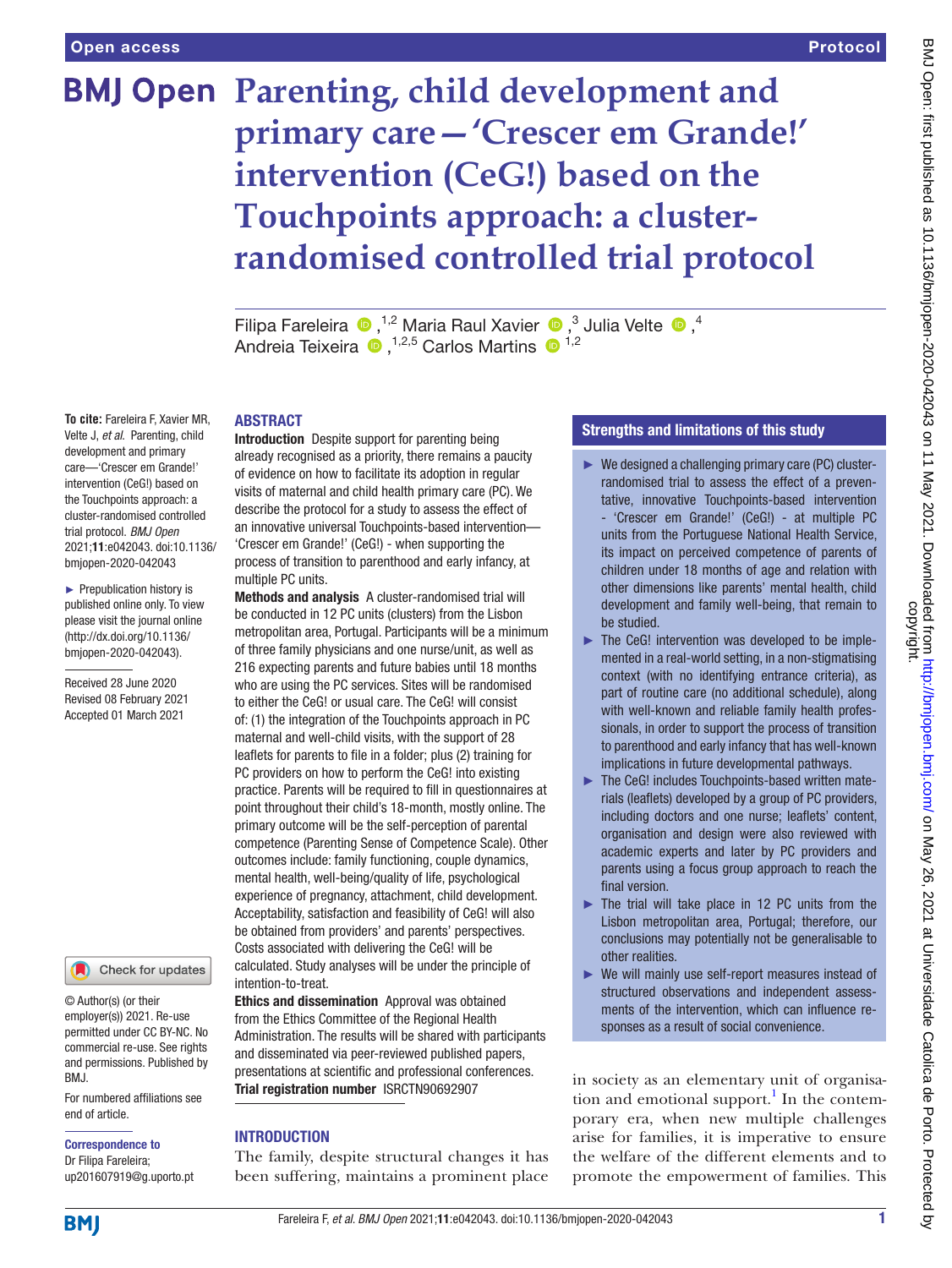is particularly true in the transition between the wellidentified family life cycle stages. An example of the latter is the transition to parenthood<sup>23</sup> and the parental task of the early years, a period identified as crucial for shaping children's future.<sup>4-7</sup>

Support for parenting is already recognised as a necessity and a right of families and should be presented as a worldwide priority by raising awareness of positive parenting among professionals working with children and parents.<sup>18</sup> The literature shows that valued parents, supported, knowledgeable of child development and sensitised to positive strategies, use fewer punitive strategies, can better understand the behaviour of the child, feel less stressed. This way, they can foster a better parent– child relationship and family welfare, feeling more competent to face any approaching parental challenge. $9-12$ 

Indeed, an essential part of being a 'good parent' is how parents perceive themselves as capable of performing the varied tasks associated with parenting: parental selfefficacy beliefs<sup>13</sup> and their satisfaction derived from the parenting role.<sup>1314</sup> This feeling of parental competence is a central construct to understand the dynamic processes of the family system. It has been widely studied as having implications on parenting behaviour, mental health and well-being; parent–child interactions; and children's development and behaviour.<sup>15-21</sup>

The Touchpoints (TP) model began to emerge after Brazelton's seminal work in the 1960s to support the families' needs and worries, valuing its strengths, promoting parental competence and giving empowerment back to families. Nowadays, the TP Network comprises communities and systems of care (health, education and social services) over 100 sites in 33 states in the USA and at several other places internationally, including Portugal.<sup>22</sup> This well-established model of development and intervention assumes its importance given that it is dynamic and presupposes predictable periods of disorganisation (touchpoint definition)—from the prenatal period throughout the child's development in which the anticipatory care by the primary care (PC) professionals has recognised importance.<sup>[23 24](#page-10-1)</sup> It is also a relational, inclusive, non-prescriptive approach based on the construction of an alliance between professionals and parents, parents and child, professionals and children, valuable for teams.[25](#page-10-2) We believe this kind of approach with parents needs to be integrated into preventive and universal care plans to support families and thereby to improve their quality of life. In 2015, an American Parent National Survey<sup>[26](#page-10-3)</sup> with 2200 parents of children birth to 5 years from a wide range of backgrounds showed that fully half of the parents are not getting the support they need not only when they feel overwhelmed or stressed but also in making everyday decisions. Those parents share a universal desire to improve their parenting skills and do want guidance from child development professionals, mainly from the ones who know their child and situation. They believe that good parenting can be learnt, and most say that if they knew more positive parenting strategies,

they would use them—'needs and demands' also found in other studies[.27–29](#page-10-4)

Presently, there is well-established evidence that parenting programmes are effective in improving both parents and child outcomes, $9-12,20,30-36$  but few are universal and start during pregnancy.<sup>10 20 32 34</sup> Parenting programmes are generally built to work jointly with families who have children at risk or with behavioural, emotional or social difficulties. Therefore, it brings advantages to a relatively small group of parents. Relevant difficulties in recruitment and sustained parental adherence have also been described, sometimes compromising effectiveness.<sup>37-39</sup> Universal approaches to parenting support are an additional offer that assumes itself as a public health intervention. $34$  The general aim is to enhance the quality of the early family environment as it could benefit those at risk of adverse parenting but also other families in the population at large.

One promising strategy for reaching families widely is the PC setting—a non-stigmatising, favourable setting for parenting interventions not only throughout the child's development but also for the perinatal period to support parents' transition into parenthood. The main reasons are due to PC provider's rapport and credibility with families and a well-established mechanism for consistent contact through regular visits during pregnancy and the first 3years of a child's life. $35\frac{40\frac{41}{1}}{20}$  Thus, the PC offers an ideal setting to promote positive parenting and reduce income-related developmental disparities.<sup>36</sup> Despite these advantages, PC providers often lack the time needed, so research is required within the PC setting to study different solutions, optimising this setting.

To this end, a parental intervention based on the TP model—'Crescer em Grande!' (CeG!) ('Grow Big!', English translation merely indicative)—was designed to support parents in prenatal period and early childhood. To the best of our knowledge, no preventive, universal family-based parenting interventions using the TP approach were previously developed worldwide for PC maternal and well-child visits.

### AIM

We designed a PC cluster-randomised trial (CRT) with the aim of assessing the effect of CeG! on parenting sense of competence of parents of children under 18 months of age, compared with usual care and its relation with other dimensions: parental mental health and well-being (stress, depression, anxiety, psychological experience of pregnancy, attachment, quality of life), child development (physical/sensorimotor, psychosocial) and family well-being (family and couple functioning).

#### METHODS AND ANALYSIS Trial design

Sites will be randomised to either the CeG! intervention or usual care arms in a parallel, multicentre CRT. The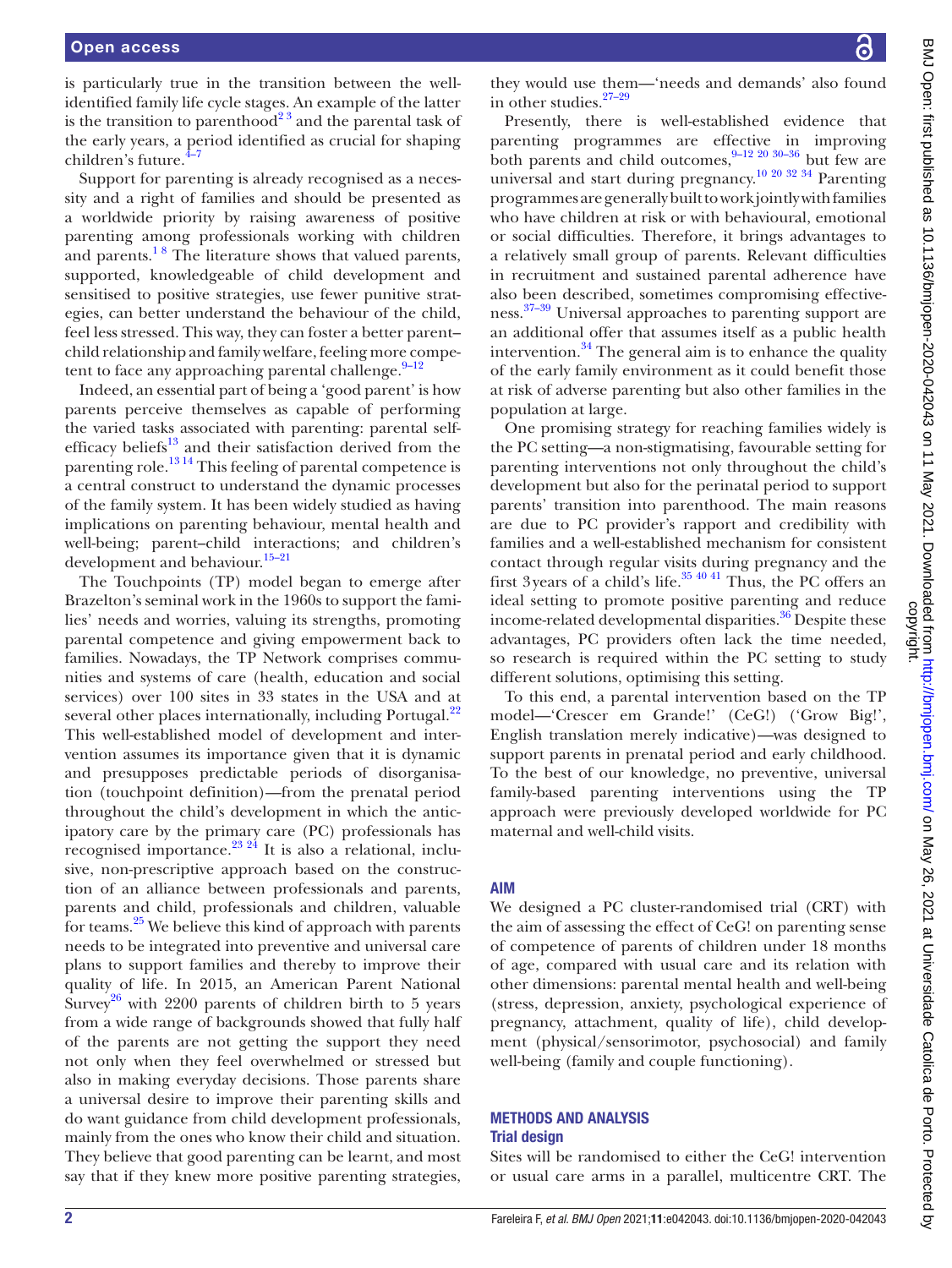clusters will be PC units. Participants will be comprised of PC providers (of each PC unit) and a subset of parents and their newborn babies attending these units. The unit of analysis will be the parents.

We decided on a cluster design as it is the most rigorous to prevent eventual contamination within any site if providers were chosen as the unit of randomisation (since it would not be possible to do parents' randomisation because patients are attached to their family physician).

Our protocol is under the Standard Protocol Items: Recommendations for Interventional Trials.<sup>42</sup>

### Study setting

The trial will take place in 12 PC units from the northern region of the Lisbon metropolitan area, Portugal, permitting the recommended minimum of four clusters per trial arm to minimise potential confounding from cluster effect.<sup>43</sup> Clusters will be from the two types of PC units of the National Health Service (NHS): custom healthcare units and family health units. These public local PC units cover the entire Portuguese territory, and are organised in small group-based practices, with family physicians, similar number of nurses and fewer secretaries. In some units, health providers are paid a fixed salary (custom healthcare units), while in family health units, they can have performance related pay.<sup>[44](#page-10-11)</sup>

### Intervention

The CEG! intervention is based on the TP model. The TP model is a new paradigm of human development and clinical intervention inspired by a relational model. It assumes that favouring the bond of the baby to his family has significant repercussions from the perinatal period and throughout the children's development. The model focuses on a nonlinear process of development and how it is experienced by all involved. It presupposes well-identified and predictable periods of disorganisation—the TP—when the child's behaviour seems to fall apart, typically preceding a spurt in development. Touchpoints are often accompanied by parental frustration and self-doubt. Therefore, they offer unique opportunities to make a difference in the lives of children and families because each TP outlines universal themes that might be coming up for the family, opportunities for practice to support the child/family system and suggestions for anticipatory guidance to help to predict the next TP. This model is anchored in the premise that the enhancement of a child's ability to reach their developmental potential cannot happen without supporting and enhancing the family's emotional and relational functioning, so children can have parents who are convinced of their skills and competencies. Thus, the TP relational framework presupposes a transformation in working with families by choosing strategies to support families' positive attributes, values and desires for raising their child on a collaborative attitude and empathic involvement instead of the traditional prescriptive and objective approach. This 'paradigm shift' ([table](#page-2-0) 1) is supported by a set of TP guiding principles and parent and provider assumptions—tools to use and be intentional when working

<span id="page-2-0"></span>

| The Touchpoints paradigm shift<br>Table 1 |                                |
|-------------------------------------------|--------------------------------|
| From:                                     | To:                            |
| <b>Deficit</b>                            | <b>Positive</b>                |
| Linear development                        | Multidimensional development   |
| Prescriptive                              | Collaborative                  |
| Objective involvement                     | Empathetic involvement         |
| Strict discipline boundaries              | Flexible discipline boundaries |

Source: adapted from Touchpoints Reference Guide and Participant Training Materials, 2016.<sup>[45](#page-10-12)</sup>

with families across articulated work between professionals from health, education and social services to build a common language. The principles of TP must be seen as general guidelines 'for using the developmental knowledge and relational skill at each of the touchpoints in making judgements that support good parenting'.<sup>45</sup> The TP parent and provider assumptions represent a set of beliefs providers should hold and strive to act on in working with families.<sup>45-47</sup>

Thus, the CeG! presents itself as a universal, preventative intervention to contribute to positive parenting, consisting of two components: (1) the integration of the TP approach in PC maternal and well-child visits, with the support of 28 leaflets for parents to file in a folder, plus (2) training for PC providers on how to deliver, perform and integrate the CeG! intervention into existing practice.

The leaflets were developed with the collaboration of 13 PC providers (doctors and one nurse) to be used by the PC team and families as part of routine care. Each will be delivered unitarily in scheduled consultations from 26 weeks of gestation (first TP in the third trimester) until the age of 18 months, anticipating the TP and parents' needs, worries, fears, maybe not always addressed in healthcare visits [\(table](#page-3-0) 2). Following the Portuguese NHS recommendations, during the study period (table 3), each family will receive approximately six prenatal surveillance visits, and nine well-child visits.<sup>[40 41](#page-10-13)</sup>

Providers in the CeG! arm will complete a 5-hour training designed to enhance their motivation, skills and self-efficacy to use different elements of the strength-based TP model as guidance to promote parental competence. For the sessions, we developed a set of presentation slides for clinic staff that elucidates on the intervention concept and philosophy, implementation strategies and health gains. The focus will be on reflecting on the developmental process and challenges faced by the different elements of the system: child, parents and health providers, to start getting into a practical perspective through the TP relational framework. The aim is to help PC providers rethink their practice with families of young children. Specific strategies (TP principles and assumptions) and examples of implementation will be provided as a guide to adopting a TP approach. Different presentation techniques will be used: interactive activities (individual and group), videos, brainstorming, reflective practice activities. The written material (leaflets) reinforces the TP principles and elaborates on the developmental sequence of main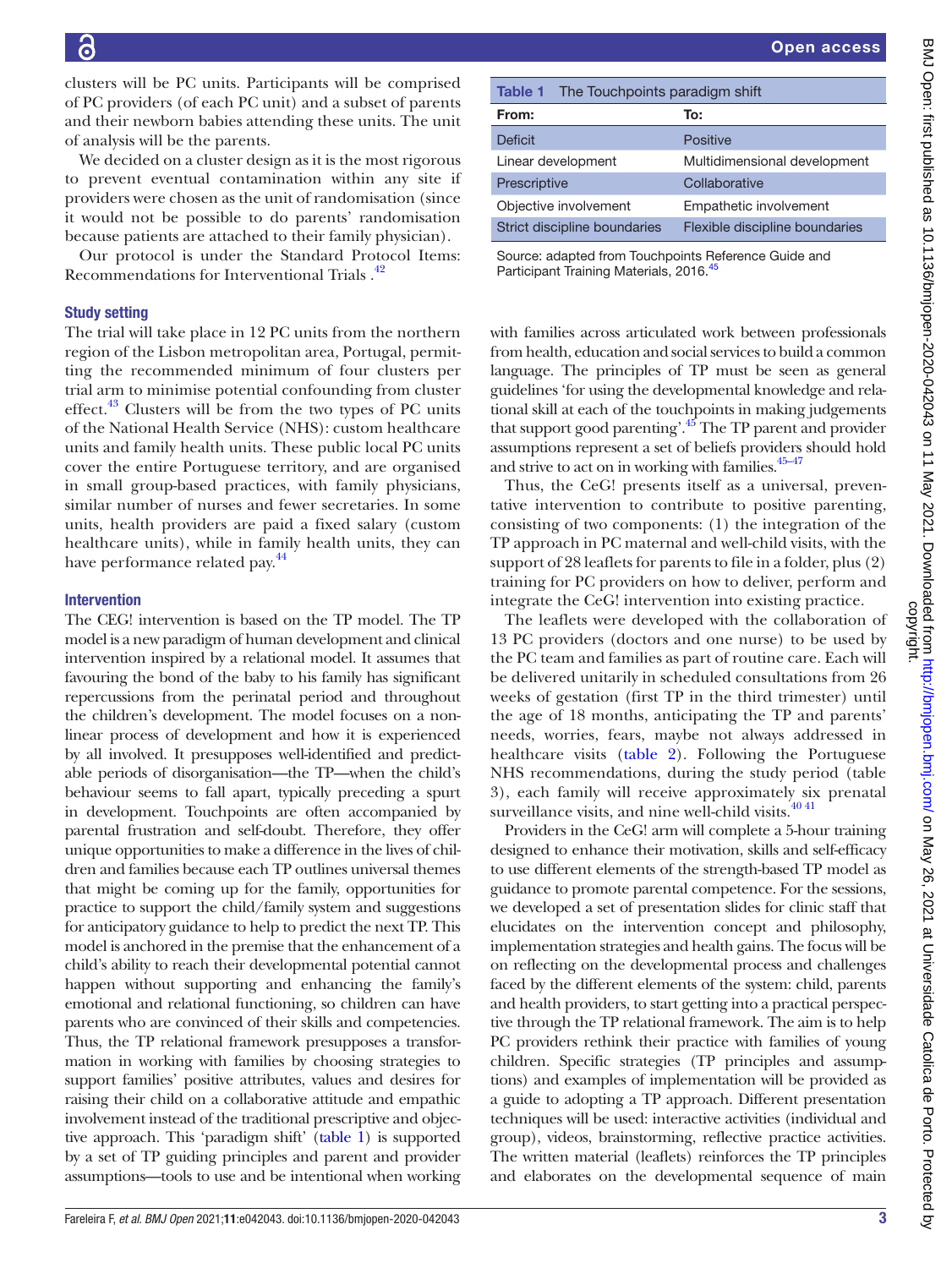<span id="page-3-0"></span>

| Table 2                                   |                | The CeG! topics by Touchpoints and scheduled routine care in primary care |                                                                                         |
|-------------------------------------------|----------------|---------------------------------------------------------------------------|-----------------------------------------------------------------------------------------|
| <b>Healthcare visits</b>                  |                | Touchpoints*                                                              | <b>Topics</b>                                                                           |
| Pregnancy                                 |                |                                                                           |                                                                                         |
| 26-29 weeks<br>30-32 weeks<br>33-35 weeks | Prenatal       | The Ideal Baby                                                            | Touchpoints definition<br>Mummy and Daddy-I just arrived, what now?<br>Baby and feeding |
| 36-40 weeks                               | Newborn        | The Real Baby                                                             | Role of caregivers in development                                                       |
| <b>Child</b>                              |                |                                                                           |                                                                                         |
| Home visit                                |                |                                                                           | <b>Child Safety</b><br>Vaccination                                                      |
| 1st visit                                 | 3 weeks        | The Energy Sink                                                           | Baby's language                                                                         |
| 1st month                                 | 6-8 weeks      | The Rewarding Baby                                                        | Sleeping                                                                                |
| 2nd month                                 | 4 months       | <b>Looking Outward</b>                                                    | Cognitive development (1)                                                               |
| 4th month                                 | 7 months       | Up at Night                                                               | Feeding                                                                                 |
| 6th month                                 | 9 months       | <b>The Pointer</b>                                                        | Frequent symptoms in childhood<br>Breath-holding<br>Stranger and separation anxiety     |
| 9th month                                 | 12 months      | The Walker                                                                | Conquering autonomy/Walking                                                             |
| 12th month                                | 15 months      | The Clinger                                                               | Child and discipline (1)                                                                |
| 15th month                                | 18 months      | Rebel With a Cause                                                        | Toilet training                                                                         |
| 18th month                                | 24 months      | Getting to 'No!'                                                          | Aggression/Most common discipline challenges (2) <sup>+</sup>                           |
| 2 years                                   | 3 years        | 'Why?'                                                                    | Pacifier/Thumb sucking/Transitional object                                              |
| 3 years                                   | 4 years        | 'What I Do Matters'                                                       | Fears and nightmares<br>Imaginary friend                                                |
| 4 years                                   | 5 years        | 'Who I Am Matters'                                                        | Most common discipline challenges (3) $\ddagger$                                        |
| 5 years                                   | 6 years        | <b>Entering the Real World</b>                                            | Cognitive development (2)                                                               |
| Other                                     | When necessary |                                                                           | <b>Bedwetting</b><br>Sibling rivalry                                                    |

 $^*$ Source: adapted from Touchpoints reference guide for healthcare providers, 2012. $^{46}$ 

†Most common discipline challenges (2)—tantrums, hitting, biting.

‡Most common discipline challenges (3)—whimpering, lying, retorting, complaining.

expected changes in a child and family's life until the age of six. One or more unit representatives will be charged with encouraging and enabling other professionals in their unit to review the leaflets folder throughout the study.

The control will consist of routine, maternal and wellchild 'standard-of-care' in PC (usual care arm). Physicians and nurses in the control arm provide the usual management plan based on their assessment of the family members and can deliver/suggest any written information to help parents if they intended, as they usually did in the past, before entering the study. At the end of the trial data collection, we will offer clinical staff in the control arm the same CeG! training previously given to the intervention arm.

### Patient and public involvement

### CeG! design and different stakeholders' involvement

Both CeG! components were previously reviewed and discussed with academic experts from the Fundação Brazelton/Gomes-Pedro, Lisbon, Portugal. To further strengthen the process, we also engaged parents and PC providers in the CeG! development through eight focus group discussions (11 parents and 9 doctors and nurses) where they

looked at the general concept and written material and were invited to give feedback. Focus group suggestions were analysed by the research team and considered before the study's beginning. No relevant changes were deemed necessary, and all the participants revealed good acceptance.

No patients were involved in the CRT design, nor will be involved in recruitment, conduction and burden of the intervention.

#### Study description and recruitment **Units**

Participating PC units will be selected as a convenience sample pertaining to the same geographical area (northern region of the Lisbon metropolitan area), which includes nine groups of health centres (management structures of PC units). The principal investigator (PI) met with acquainted executive and research directors from three groups of health centres; together they identified the eligible PC units accordingly to inclusion/ exclusion criteria; a letter of introduction was sent to each PC unit, via an invitation email; first responders will be recruited consecutively until the required sample number is reached (n=12).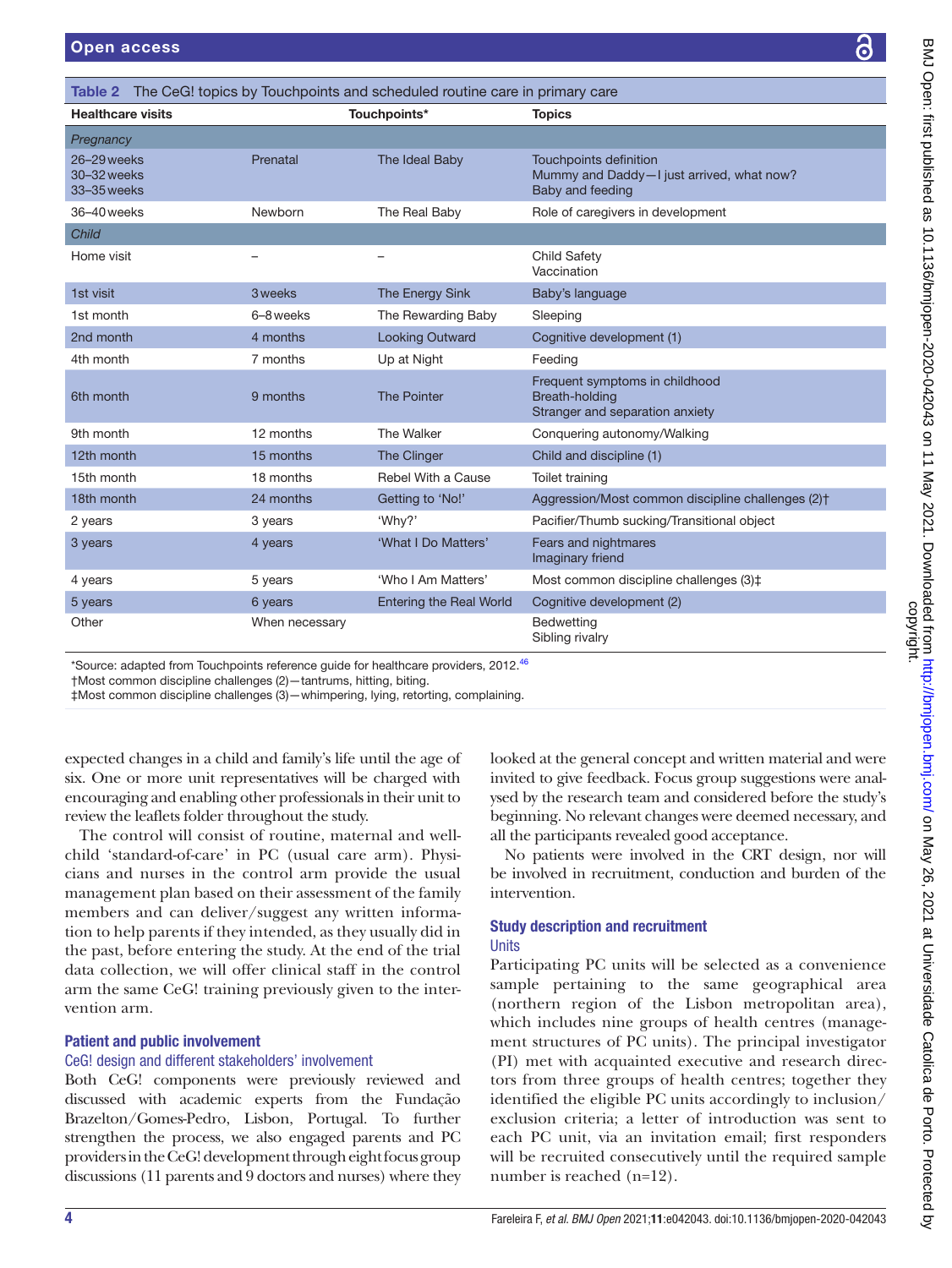PC units are eligible if they have: 20–30min of sequential nurse and physician consultations each; at least 80% of PC providers working as a stable team during the last year before the start of the trial; at least three family physicians and one nurse willing to participate for the unit to be included in the study.

To minimise contamination, we will only recruit one PC unit per building, and no unit may employ a study investigator.

### **Participants**

Primary care providers: At least three family physicians and one family nurse from each site will be recruited if they maintain a regular clinical practice in maternal and well-child visits in each PC unit. After a letter of introduction from the PI, the investigators will discuss the project with each PC unit team, its expected benefits and time commitments (study briefing) and ask each PC provider to sign an informed consent approved by their Regional Health Administration's Ethics Committee. If there is a team composed by a family physician and a family nurse for each list of users, both will need to enter the study. In case of an occasional PC providers' absence, each PC unit guarantees that another PC provider enrolled in the study will hold maternal and well-child visits. Within each clinic, prenatal and paediatric healthcare delivered during the study may not be provided by any person without relevant training (eg, a first-year family physician resident, trainee nurse). Primary care providers will be ineligible if they are planning to retire during the study period or abandon the unit for other reasons.

Parents: Participants will be recruited through the physicians' list or a list of patients waiting for physician assignment (custom healthcare units), at each of the 12 sites. Parents (at least one parent per expecting baby, ie, fathers and/or mothers) are eligible if they: (1) have a confirmed pregnancy in the early second trimester; (2) do prenatal surveillance with the family doctor and wish to maintain paediatric surveillance of their baby in the PC unit; (3) are at least 18 years old; (4) are fluent in Portuguese as judged by the consenting provider; and (5) can understand all aspects of the study and provide informed consent. Mothers or fathers are included if interested regardless of their partners' decline. Parents will be ineligible if they: (1) wish to do concomitant regular paediatric surveillance at another health unit (public or private) not motivated by the need for disease surveillance in secondary healthcare (eg, hospital follow-up for cardiac disease treated by a paediatric cardiologist); or 2) intend to relocate during the study period.

Baby/child: Children of the participating parents that are born during the study.

There will be no financial incentive for study participation.

### Study description

Overall CRT*:* Once the PC providers complete training for the CeG! intervention or get the study briefing on the usual care arm, a group of parents (of 216 babies) will be recruited and followed longitudinally for the CRT. All eligible parents

will be invited to participate in the trial during pregnancy, in person, during the first clinic visit of the second trimester (usually performed between  $14$  and  $20$  weeks of pregnancy<sup>[41](#page-10-15)</sup>). At this initial contact, a PC provider will discuss the purpose of the study and study procedures with the parent and assess his interest. If interested, the PC provider will obtain the parent's written informed consent to participate. Parents will be recruited consecutively until the required sample number is reached.

Parents will be asked to complete questionnaires in multiple scheduled assessment points until the child's 18-month well-child visit [\(table](#page-5-0) 3).

We will also develop two other complementary studies along with the CRT [\(figure](#page-6-0) 1), as explained below:

- Before the CRT beginning, we will do a cross-sectional study to assess the primary outcome (parenting sense of competence) in a first group of parents of a month-old child who attend participating units. The objective of this data collection is that we can assess equivalence between units in the usual parenting sense of competence before initiating the intervention, and statistically adjust for it in relevant data analyses, if needed. For 4–6 weeks, all that parents will be approached in units by a PC provider from each site, accordingly with the same inclusion criteria (see above, Parents). If parents agree to participate, informed consent will be obtained and they will be asked to fill in the Parenting Sense of Competence Scale, along with the sociodemographic questionnaire and Parental Stress Inventory (as expected in the trial, for the first-month assessment point). Although in a much simpler way, this first moment of data collection will replicate one trial data collection and, thus, allow clinic staff to become proficient in recruitment and data collection processes.
- ► To establish if there is an improvement following the PC providers' training period, a pre-test and post-test self-developed Practice and Knowledge Questionnaire (PKQ) will be used to collect the data (single-group pre-test–post-test study) along with a sociodemographic and professional questionnaire. The posttest PKQ will be delivered in two separate moments: following the training period and at the end of the CRT. PKQ will focus on child development, TP model (concept and practice), self-efficacy, needs and willingness to learn more about how to better support children and families. We have chosen to do it also to obtain a pretraining understanding of the providers' strengths and weaknesses when taking care of babies and their families (prenatal and postnatal). For this reason, the PKQ will also be applied to PC providers in the control arm (only one time at the study briefing).

### **Outcomes**

### Primary outcome

- *For parents*
- ► Difference in mean change (from the first month to the 18-month well-child visit) in parenting sense of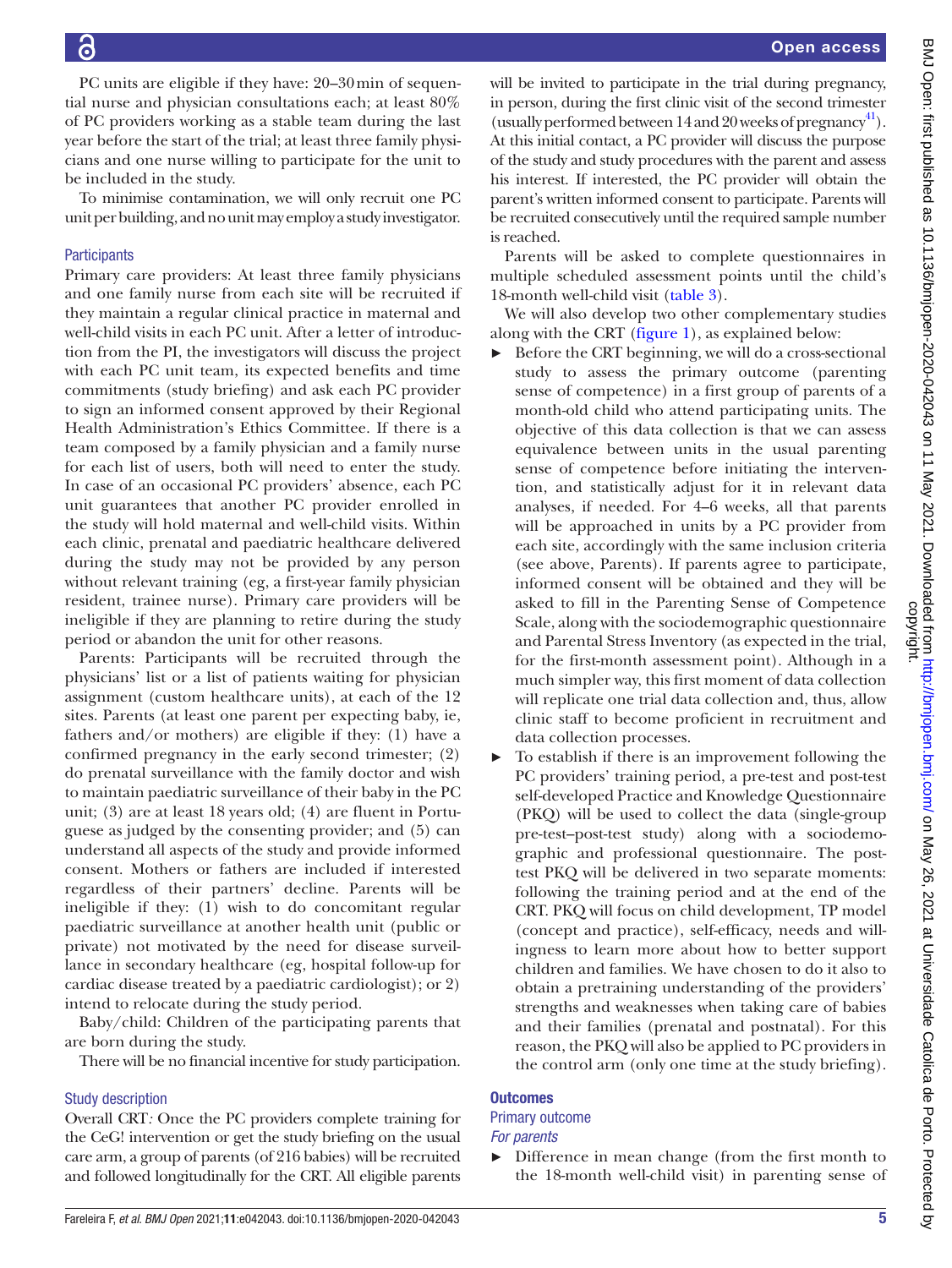|                               |                                                                                    |                |                     |                    |                  | Primary healthcare visits                                                                                                          |              |              |              |                     |              |               |                                                             |               |               |
|-------------------------------|------------------------------------------------------------------------------------|----------------|---------------------|--------------------|------------------|------------------------------------------------------------------------------------------------------------------------------------|--------------|--------------|--------------|---------------------|--------------|---------------|-------------------------------------------------------------|---------------|---------------|
|                               |                                                                                    |                | Maternal healthcare |                    |                  | Child healthcare                                                                                                                   |              |              |              |                     |              |               |                                                             |               |               |
|                               | 2nd trimester<br>(1st visit)*                                                      | weeks<br>26–29 | weeks<br>30–32      | weeks<br>$33 - 35$ | $36-40$<br>weeks | Newborn                                                                                                                            | 1st<br>month | 2nd<br>month | 4th<br>month | 6th<br><b>month</b> | 9th<br>month | 12th<br>month | 15th<br>month                                               | 18th<br>month | Post<br>study |
| Assessment tools<br>(parents) | SDQ<br>RDAS<br>aoL                                                                 | DASS-21 PMAST  | AAS                 | FES                | RDAS<br>QOL      | BF‡                                                                                                                                | ps0<br>ខេត្ត | DASS-21 -    |              | ES<br>ES<br>PAS     | PSOC<br>PSI  |               | DASS-21 PSOC<br>RDAS PSI<br>QOL CBCL<br>QOL CE <sub>T</sub> |               | SS            |
| tOnly performed by mother.    | First visit of second trimester with parents in primary care unit, after the study |                |                     |                    |                  | start: after cross-sectional study in the control arm; after the training period in Crescer em Grande! arm (parents' recruitment). |              |              |              |                     |              |               |                                                             |               |               |

‡Forms filled by primary care provider. care provider tForms filled by primary

Maternal/Paternal Attachment Scale; PMAS, Pregnancy and Motherhood Attitudes Scale; PSI, Parental Stress Inventory; PSOC, Parenting Sense of Competence scale; QOL, EUROHIS-QOL-8; RDAS, Revised Vaternal/Paternal Postnatal Attachment Scale; PMAS, Pregnancy and Motherhood Attitudes Scale; PSI, Parental Stress Inventory; PSOC, Parenting Sense of Competence scale; QOL, EUROHIS-QOL-8; RDAS, Revised AAS, Maternal/Paternal Antenatal Attachment Scale; BF, Baby form; CBCL, Child Behavior Checklist 1.5–5; CF, Child form; DASS-21, Depression, Anxiety and Stress Scale-21; FES, Family Environment Scale; PAS, AAS, Maternal/Paternal Antenatal Attachment Scale; BF, Baby form; CBCL, Child Behavior Checklist 1.5-5; CF, Child form; DASS-21, Depression, Anxiety and Stress Scale-21; FES, Family Environment Scale; PAS, Dyadic Adjustment Scale; SDQ, sociodemographic questionnaire; SQ, satisfaction questionnaire. satisfaction questionnaire ..<br>So sociodemographic questionnaire: Dvadic Adjustment Scale: SDQ. competence between the two trial arms, using the Parenting Sense of Competence (PSOC) scale.

### Secondary outcomes

### *For parents*

- ► Difference in mean change (from the first to the last research assessment for each instrument—[table](#page-5-0) 3) between the two trial arms for family functioning (Family Environment Scale (FES)), couple dynamics (Revised Dyadic Adjustment Scale (RDAS)), mental health including depression/anxiety and stress (Depression, Anxiety and Stress Scale-21 (DASS-21)); Parental Stress Inventory (PSI)) and well-being/ quality of life (EUROHIS-QOL-8 (QOL)), at prenatal and postnatal periods.
- ► Differences in the psychological experience of preg nancy (Pregnancy and Motherhood Attitudes Scale (PMAS)) between the two trial arms, only at the prenatal period.
- ► Differences in maternal/paternal attachment (Ante natal Attachment Scale; Postnatal Attachment Scale) between the two trial arms, at prenatal and postnatal periods.

### *For the child*

► Differences in child development (physical/sensori motor, psychosocial) between the two trial arms (Baby form; Child form including The Modified Mary Sheridan Scale; Child Behaviour Checklist for Ages 1.5–5 (CBCL 1.5–5); parent version).

### *For PC providers*

► Effect of the training period, namely on providers' knowledge on the TP model, self-efficacy and inten tion to use it to better support children and families  $(PKO)$ .

### *About the CeG! intervention*

- ► Comparison of acceptability, satisfaction and feasi bility of delivering the CeG! with respect to usual care (Satisfaction Questionnaire (SQ); PC providers/ parents' version).
- ► Evaluation of costs associated with delivering the CeG!

### Sample size calculation

The primary outcome will be analysed as the mean change of the PSOC score between the first month and the 18-month well-child visit in each parent. There will be an average change in each arm, and the effect of the intervention will be the difference between these averages.

A sample size of parents of 18 babies (fathers and/ or mothers) per cluster, in 12 clusters, was calculated, considering a power of 80%, a type I error of 5%, an intracluster correlation coefficient=0.03[48](#page-10-16) and a medium effect size of  $0.5^{49}$ 

<span id="page-5-0"></span>All calculations are based on the formula for comparison of two means in CRT and assume a 20% loss to follow-up. We used the University of California San Francisco (UCSF) Clinical and Translational Science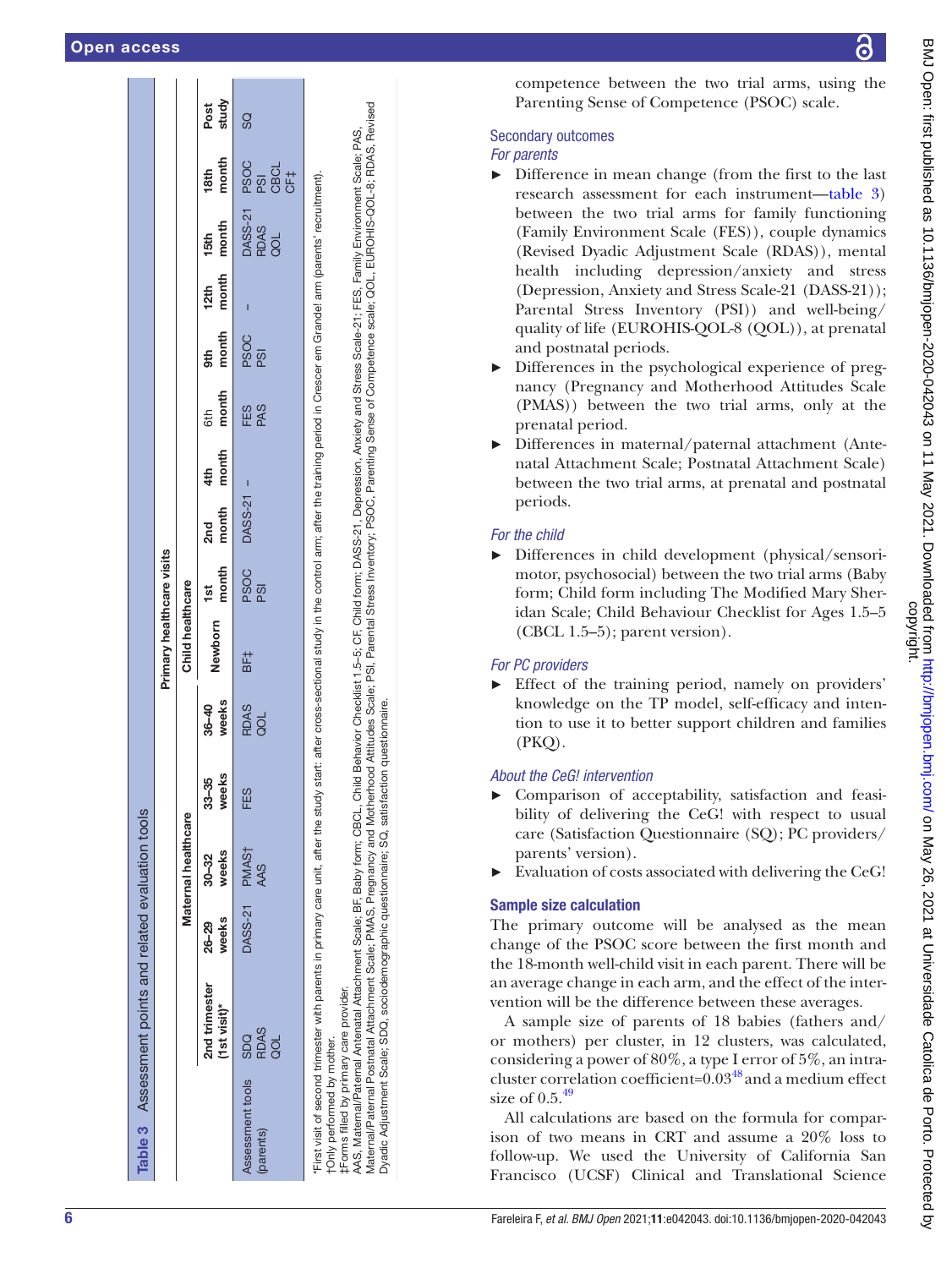

<span id="page-6-0"></span>Figure 1 Data collection schematic.

CeG!, Crescer em Grande!; CRT, cluster-randomised trial; PCP, primary care provider; Pre-PKQ, Pre-test Practice and Knowledge Questionnaire; Post-PKQ, Post-test Practice and Knowledge Questionnaire. Note: The study was interrupted on March 2020 due to the COVID-19 pandemic. CRT (recruitment of expecting parents) will start only when the PC visits are reinitiated in Portugal on a face-to-face basis.

Institute—Sample Size Calculators, available at [http://](http://www.sample-size.net) [www.sample-size.net](http://www.sample-size.net).

Since the average number of births per unit, per year, is approximately  $150^{50}$  and assuming conservatively that 50% of parents choose to participate in the research project, we estimate that recruitment can be completed in 3months, enrolling a minimum of one to two participants a week, per PC unit.

### Assignment/randomisation

Randomisation units are clusters—PC units—that will be allocated (Microsoft Excel random number generator) to intervention or control groups using simple randomisation in a 1:1 ratio, stratified by type of institution (custom healthcare units and family health units). The randomisation list will be generated by an independent statistician.

Allocation concealment will be ensured by the following procedures: the PI will assign a meaningless random alphabet letter to each unit as participation forms are received; the final anonymised list of the participating units will be sent to the independent statistician so he can blindly allocate units to each trial arm and then return allocation information to the PI.

As a CRT, only limited blinding could be enforced. Although it is not possible to blind participants and the research team to the trial arm of each assigned unit, consent will not identify other study arms, avoiding participants to know they are in a trial.<sup>43</sup> The study statistician will remain blinded during the study period until the database is locked, all analyses are completed and the study unblinded.

### Data collection, management and analysis Assessment

Although the leaflets are designed to accompany pregnancy and the development of children from 0 to 6years of age, in this study it is chosen to include only assessment points until the child reaches 18 months of age due to: the time available for the project, namely for data collection; a higher concentration of the number of TP in the first 18 months of the child's life, as well as the number of well-child visits; also the first 18 months as a phase

of significant family adaptation with the birth of a new element.

Open access

Parents' enrolment and baseline assessment will be done at the first visit of their second trimester of pregnancy (usually performed between 14 and 20 weeks of pregnancy<sup>41</sup>) at the PC unit after the study begins (after cross-sectional study in the control arm; after the training period in CeG! arm). Once individual informed consent is obtained, a PC provider in each arm will deliver parents a self-completion sociodemographic questionnaire to collect baseline data, namely: age, gender, marital status, level of education, family's elements and income perception, occupation, support network, among others. Two additional tools assessing couple dynamics (RDAS) and health-related quality of life (QOL) will be delivered.

Relevant sociodemographic information on eligible individuals who decide not to enrol in the study will be anonymously collected. In addition to these data, the provider involved in the recruitment will ask decliners about the reason for the decline.

Multiple assessment points will continue until 18 months well-child visit ([table](#page-5-0) 3), using the instruments bellow—all validated for the Portuguese population (except forms developed for the study).

- PSOC—this is a self-completion questionnaire addressed to parents (Cronbach alpha of  $0.76^{51}$ ) designed to assess self-perception of parental competence regarding two dimensions: satisfaction and efficacy. The PSOC consists of 16 items (9 for satisfaction and 7 for efficacy) answered on a 5-point scale ranging from 'strongly disagree' to 'strongly agree'. Results are obtained by adding the quotations of individual items, after the inversion of some; a higher result indicates higher levels of confidence in parenting capacities. The total score ranges from 16 to 80 (no cutoffs).
- Sociodemographic and Professional Questionnaire—demographic and professional characteristics (eg, number of years of practice after vocational training, currently training residents) will be examined for PC providers at each unit. The instrument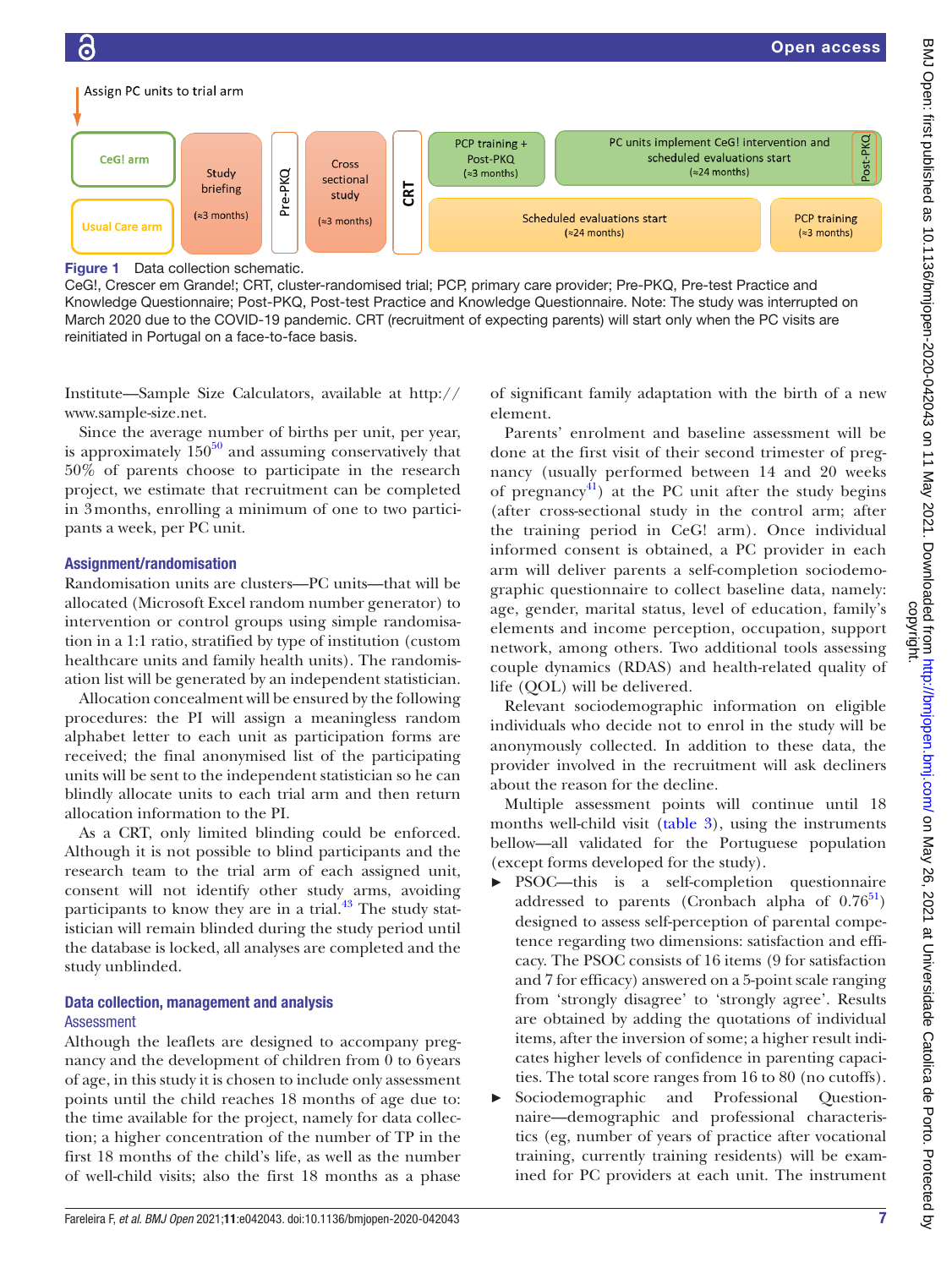was developed for the study and will be applied after the study briefing, along with the Pre-test PKQ.

- ► Sociodemographic Questionnaire for parents—demographic, lifestyle and pregnancy questionnaire. The instrument was developed for the study.
- ► Baby form; Child form—data on birth and baby/child clinical characteristics (weight, length, Apgar index, feeding and health status, including The Modified Mary Sheridan Scale) collected by PC provider. The instruments were developed for the study.
- $RDAS<sup>52</sup>$ —evaluates couple relationship adjustment; the scale is organised in three subscales: Dyadic Consensus, Dyadic Satisfaction and Dyadic Cohesion.
- $QOL<sup>53</sup>$ —evaluates the perception of the quality of life of adults (physical, psychological, social and environmental domains).
- DASS-21 $54$ —negative emotional states evaluation scale, short form of the DASS-42, $55$  with 21 items distributed by three factors: depression, anxiety and stress.
- PMAS<sup>56</sup>—evaluates the psychological experience of pregnancy organised in seven dimensions: the imagined son, good mother, pregnancy as a factor of change/personal growth, difficult aspects of pregnancy/maternity, relationship with one's own mother, husband/companion support and body image and need of dependency. It will be performed only by the mother of the child.
- Attachment Scale (antenatal and postnatal)<sup>5758</sup>— evaluates two dimensions: bonding quality and the time spent in the bonding mode or intensity of concern (maternal/paternal version).
- $FES<sup>5960</sup>$ —examines each family member's perceptions of the family in three ways—as it is (real), as it would be in a perfect situation (ideal) and as it will probably be in new situations (expected). We will use the relation dimension of the FES  $.61$  $.61$  This dimension includes three subscales: cohesion, expressiveness and conflict.
- $PSI^{62}$  $PSI^{62}$  $PSI^{62}$ —measures the level of parental stress specifically in the postnatal period.
- CBCL 1.5– $5^{63}$ —is part of the Achenbach System of Empirically Based Assessment $^{64}$  $^{64}$  $^{64}$  that offers a comprehensive approach to assessing adaptive and maladaptive functioning. The CBCL evaluates the overall functioning of children and young people and has been described as one of the most comprehensive and psychometrically sound measures for parent report of infant and toddler social-emotional development.<sup>[65](#page-10-31)</sup>
- ► SQ—a satisfaction questionnaire related to satisfaction with care, parents–providers relationship, research involvement, acceptability and perspectives on intervention effectiveness will be organised (closed+open questions). It will be applied to clinical staff and parents (PC providers/parents' version).

### Data collection and management

We will collect study data via longitudinal parents' assessments, through self-completion questionnaires,

administered mainly after each healthcare visit, as shown in [table](#page-5-0) 3.

When a parent agrees to participate, a PC provider will register the name in an electronic platform developed for the purpose, and a code including the letter randomly allocated to the PC unit will be automatically assigned. Identification will be kept until the end of the data analysis. Only the clinical staff from each unit will know the parents who participate in the study.

Except for the first assessment of the study (on paper support), questionnaires will be completed online (via email correspondence and phone message). Data will be collected through the electronic platform, which will allow the automatic submission of questionnaires to the parents in the timings defined, facilitating the entire data collection and storage process. Regular email reminders will be sent to parents in case of non-response; 48 hours before a clinical visit, an email will also be sent to each participants' PC providers.

The electronic platform was developed in full compliance with the new General Data Protection Regulation. The servers will be housed in the European Union, certified with compliance with all safety standards, and with regular backups and maintenance of duplicate databases in geographically distinct locations, protecting the information from any eventual loss. An administrator profile will be created only for the PI. The registration of the email/phone number of the users will be encrypted, with the decryption key only in possession of the PI. The individuals' visible identifier will be the random code assigned to them at the beginning of the study. Only the PI's profile will have access to the control panel of the study's evolution, manually register questionnaires on paper or reinforce the sending of emails to request the completion of missing questionnaires. After the end of the study, all data will be permanently erased from the servers. The data will be stored for 5years on an external encrypted disk, which requires the use of a password.

If parents cannot answer electronically, there will also be a paper version of the study forms. In this case, the questionnaires must be completed in the unit. There will be a closed return box in each PC unit so that parents can place their completed coded questionnaires, ensuring their privacy and anonymity. At each consultation, PC providers should remind these participants of the placement of the questionnaires in the box available for this purpose. A team investigator will collect the questionnaires frequently from each unit. If necessary, the PI will contact the clinic representative, signalling a missing questionnaire for a specific code. Those site visits will also allow the study investigators to monitor the enrolment process, intervention delivery and protocol adherence. Email greetings on particular dates (eg, child's birthday, Christmas) will be sent to reinforce parents' adherence.

At each visit, information on attendance to health visit, eventual dropouts and reasons for dropout will be collected by a PC provider directly on the electronic platform. In each PC unit, there is also a form for the health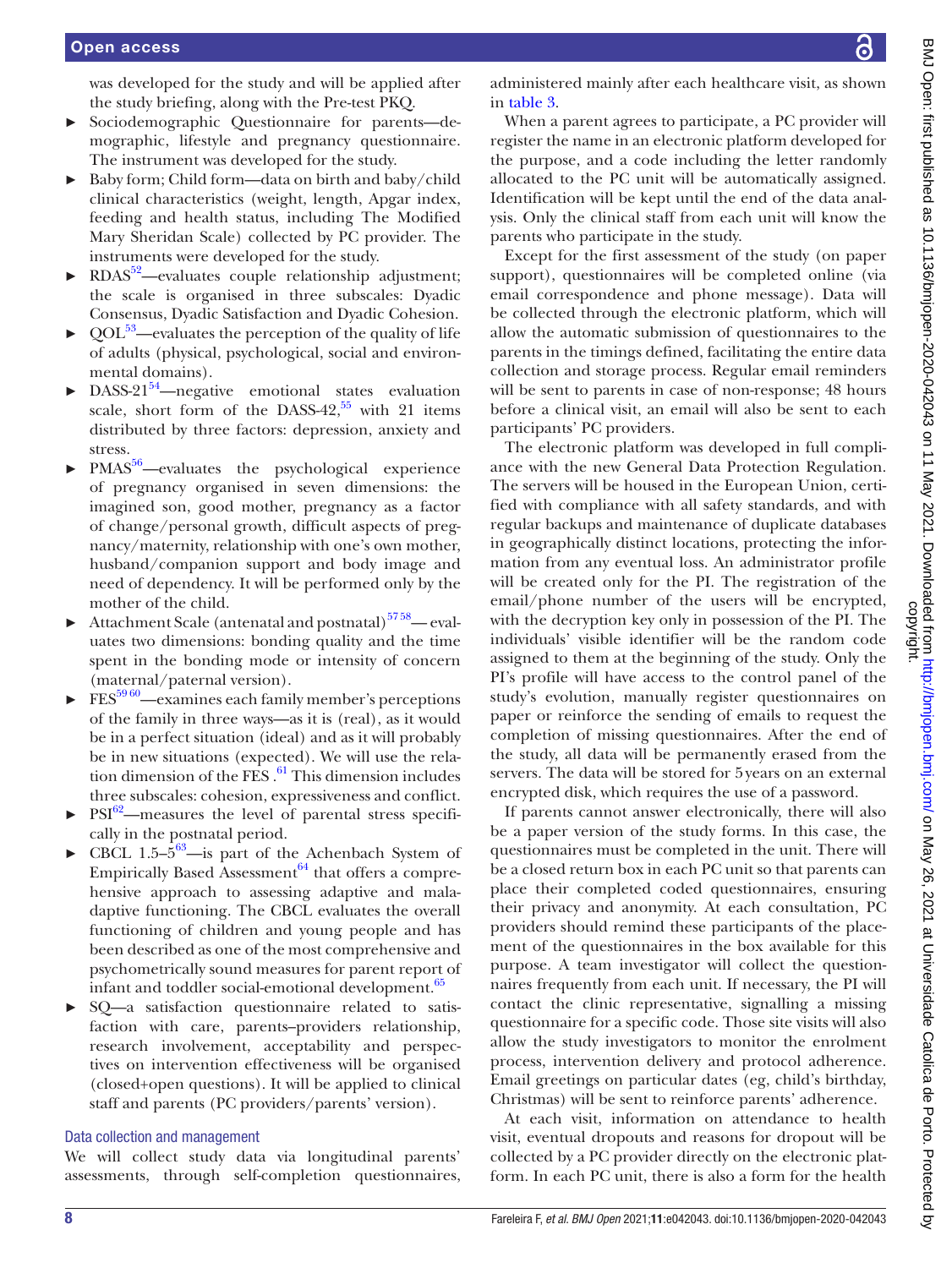staff to record any other relevant occurrence during the trial.

To test the excellent functioning of the electronic platform and get feedback from PC providers and parents on the trial process, we will previously conduct a small pilot (without intervention) with three to four expecting parents within a PC unit that does not enter the CRT.

### Statistical methods

The intention-to-treat principle will be adopted. Participants' data will not be included in any analyses if they withdraw consent. The study statistician will not be involved in intervention delivery or data collection and will remain blinded until all analyses are completed.

Initially, a descriptive statistical analysis of the variables studied for participants at each PC unit will be performed by study group (CeG! and control) and strata (type of unit: custom healthcare units and family health units). Categorical variables will be described by absolute and relative frequencies; continuous variables by means (and standard deviation) if they are normally distributed or by medians (and interquartile range) if not; ordinal variables will be presented by medians (and interquartile range).

Recognising that cluster randomisation might not achieve balance on descriptive variables between individuals at baseline, adjusting for these variables will be considered in the model. Therefore, both groups' outcomes will be compared using linear-mixed effect models adjusting for baseline measurements with a random intercept for the PC unit level to account for clustering effect. Possible missing patterns will be handled by multiple imputation and the linear-mixed models for the longitudinal analysis. Statistical significance will be set at p<0.05.

Additionally, to determine if specific subpopulations respond differently to CeG! intervention, we will perform subgroup analyses based on baseline characteristics. This analysis will be conducted among gender-difference of parents, different types of family structures, families expecting their first child versus families with one or more children, mothers with above high school education versus mothers with high school or below and families experiencing financial strain versus families who are not. We will test for significance of subgroups using statistical tests for interaction. If required, multiple comparisons adjustments will be performed through alpha adjustment.

Reporting of results will follow the principles of Consolidated Standards of Reporting Trials statements and the extension for CRT.<sup>43 66</sup>

Rates and reasons for missing data will be assessed and reported. Several aspects will be considered to ensure data consistency: verifying variables type, list all the possible values for each variable, check spelling errors and improper entries and investigate missing data. The out-of-range, unreliable or invalid values must be evaluated carefully. Furthermore, assessing the best method to deal with missing data must be probed. One or more imputation algorithms, such as the mean or median

values, or deep learning methods, must be implemented and assessed using different metrics such as distributional accuracy.

### Process evaluation

Regular site visits will allow the study researchers to monitor the enrolment process, intervention delivery and protocol adherence. To enable early correction of any errors during data collection, there will be close supervision of data on the platform with subsequent contact with unit representative wherever needed; platform chat is available for any doubts during data insertion. Parents will be instructed to contact their healthcare team whenever any questions arise; a study's telephone contact and an email will be available.

We anticipate no harm arising from the intervention's implementation; therefore, no data monitoring committee was established. If we become aware of any harm or other adverse events, either through study data or other avenues, we will review and address these according to standard institutional processes, in consultation with the relevant ethics committee. We will also file regular reports on trial progress with the ethics committee. We have not devised any stopping guidelines, although we intend to carry out mid-term analyses of trial outcome data, according to the different measurement points. If any relevant health information is identified during the analysis of the participants' data, it shall be communicated to the attending family physician who will act in accordance.

### Program costs

To help inform potential financing and adoption of the CeG! intervention, compared with usual care, we intend to estimate the incremental costs to deliver the intervention (eg, costs in printing leaflets, training costs) and overhead costs minus costs attributable only to research activities (eg, PC unit study monitoring visits).

### ETHICS AND DISSEMINATION

This trial is conceived in accordance with the fundamental ethical principles of autonomy, beneficence, justice and non-maleficence and will be conducted under the principles expressed in the Declaration of Helsinki.

### Research ethics approval

Approved by the Ethics Committee of the Regional Health Administration of Lisbon and Tagus Valley (Portugal); registration number: 013/CES/INV/2019 (date: 18 November 2019).

### Consent

When adopting a CRT, it is not usually feasible to obtain participants' consent to randomisation. Instead, consent to randomisation is typically provided by a surrogate decision-maker at the cluster level. We obtained agreement to randomisation from a representative from each unit (the executive director of each group of health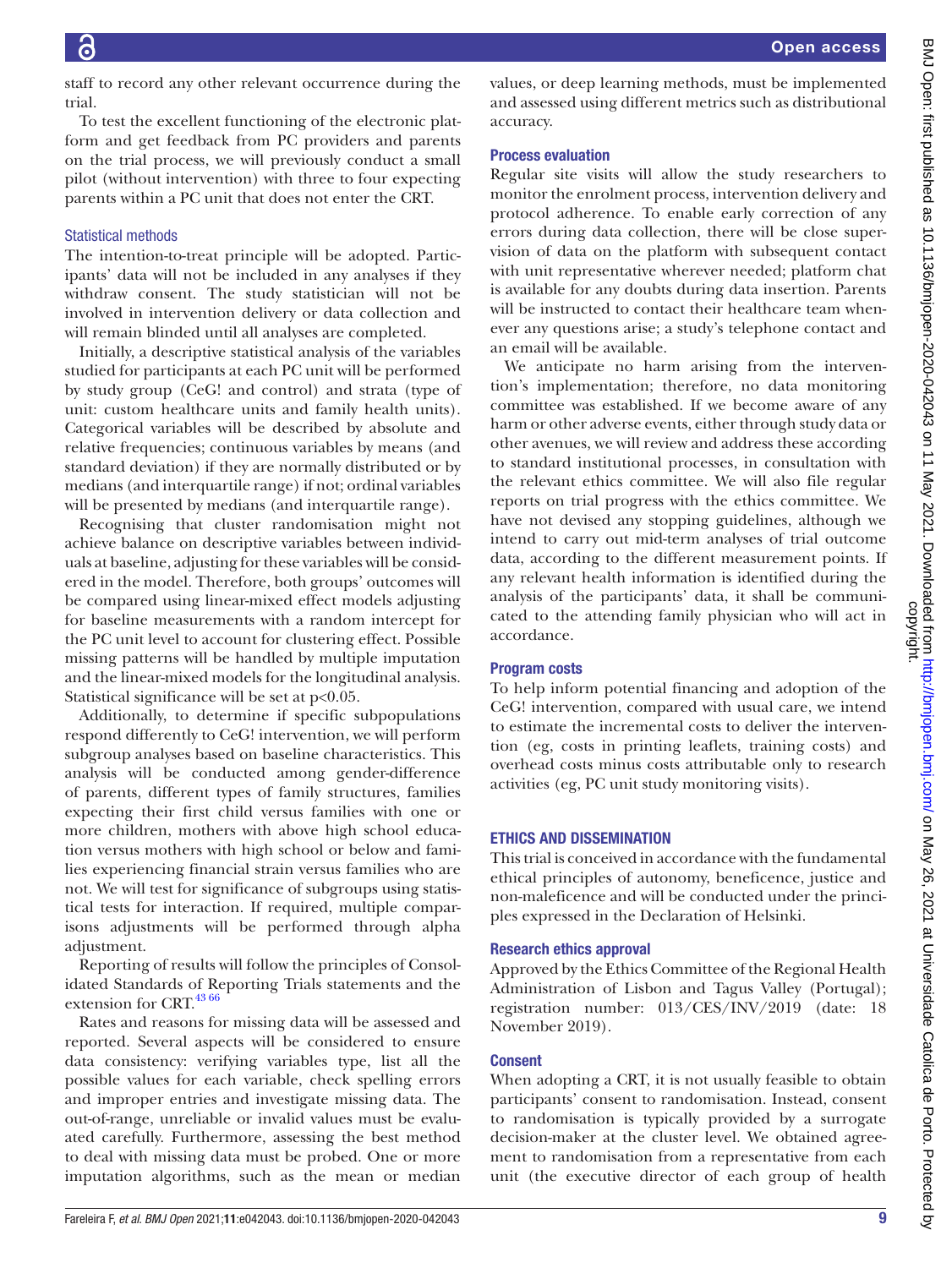centres involved). We will seek PC care providers' and eligible patients' written informed consent to participate in the study's data collection.

### Privacy and confidentiality

Data confidentiality and anonymity will be ensured by the PI in full compliance with the new General Data Protection Regulation, both during the implementation phase of the study and in any resulting presentations or publications. The results will only be used in the framework of this study. All personal information will be safeguarded by assigning a meaningless random code, which will link the answers, without identification, across all the time points. Finally, restricted access to participant-level data and files will be ensured.

### Dissemination policy

Members of the scientific community and the public will be able to access the full study protocol at [http://www.](http://www.isrctn.com) [isrctn.com](http://www.isrctn.com). Substantive modifications to this protocol will be communicated to the relevant staff at participating units during regular communications; to others via written summaries, published modifications to the trial profile at <http://www.isrctn.com>or via statements in scientific papers arising from the study.

Findings from this study will be submitted for publication in peer-reviewed journals. The study results will also be shared with health professionals and other participants from participating units and through scientific conferences targeting primary and secondary care providers, and research community more widely. The full protocol will also be available on the PI's doctoral thesis. Once the study is completed and primary manuscripts published, data will be available on request to the PI.

### Author affiliations

<sup>1</sup> Center for Health Technology and Services Research (CINTESIS), Faculty of Medicine of the University of Porto, Porto, Portugal

<sup>2</sup>Department of Community Medicine, Information and Health Decision Sciences (MEDCIDS), Faculty of Medicine of the University of Porto, Porto, Portugal

<sup>3</sup>Universidade Católica Portuguesa, Faculty of Education and Psychology, Research Centre for Human Development, Porto, Portugal

4 Unidade de Saúde Familiar AlphaMouro, Sintra, Portugal

5 Instituto Politécnico de Viana do Castelo, Viana do Castelo, Portugal

### Twitter Carlos Martins [@mgfamiliarnet](https://twitter.com/mgfamiliarnet)

Acknowledgements The authors would like to thank several persons: to Miguel Julião for his constant and unwavering support; to João Figueiredo and XERPA for developing the electronic platform; to Catarina Samorinha, and finally, to Fundação Brazelton/Gomes-Pedro in the person of João Gomes-Pedro, Ana Teresa Brito, and Joana Tinoco de Faria, for always supporting our project and believing in its future implications in children's and parents' lives. To the following colleagues for the collaboration in the leaflets' initial development: António Mendes dos Santos, Bertínia Oliveira, Cristina André, Filipa Nóbrega, Jerusa Oliveira, Marcos Cabral, Mário Cruz, Maria Ana Sobral, Raquel Pedro, Susana Medeiros, Tânia Lima, Vânia Duarte, Vera Teles.

Contributors FF conceived the overall study, drafted the protocol and registered the trial. MRX contributed to the development of the study protocol and helped monitor the study process. CM provided overall guidance in cluster-randomised trial design. AT performed sample size calculations and statistical guidance in the development of the protocol. FF and JV participated in the trial methods adaptation to the local context and have responsibilities for day-to-day running of the trial. All authors read and approved the final version manuscript.

Funding FF has a grant funded by national funds of the Ministry of Science, Technology and Higher Education (Portugal) - FCT (Fundação para a Ciência e a Tecnologia) grant: reference PD/BD/132860/2017 (since 2016). The Nestlé Company (Portugal) sponsored the printing of the leaflets that will be used to carry out this study, as an unrestricted grant. This article was supported by National Funds through FCT within CINTESIS, R&D Unit (reference UIDB/4255/2020). Funding sources had no role in the design or content of this study and will have no role during its execution, data analyses or decision to submit results.

Competing interests MRX is member of the Administrative Board (non-executive) of the Fundação Brazelton/Gomes-Pedro para as Ciências do Bebé e da Família, Portugal.

Patient and public involvement Patients and/or the public were involved in the design, or conduct, or reporting, or dissemination plans of this research. Refer to the Methods section for further details.

Patient consent for publication Not required.

Provenance and peer review Not commissioned; externally peer reviewed.

Open access This is an open access article distributed in accordance with the Creative Commons Attribution Non Commercial (CC BY-NC 4.0) license, which permits others to distribute, remix, adapt, build upon this work non-commercially, and license their derivative works on different terms, provided the original work is properly cited, appropriate credit is given, any changes made indicated, and the use is non-commercial. See: [http://creativecommons.org/licenses/by-nc/4.0/.](http://creativecommons.org/licenses/by-nc/4.0/)

#### ORCID iDs

Filipa Fareleira <http://orcid.org/0000-0002-7312-2178> Maria Raul Xavier <http://orcid.org/0000-0002-2223-2000> Julia Velte<http://orcid.org/0000-0003-1185-2500> Andreia Teixeira <http://orcid.org/0000-0003-1199-2220> Carlos Martins<http://orcid.org/0000-0001-8561-5167>

### **REFERENCES**

- <span id="page-9-0"></span>1 OECD. Doing better for families 2011.<br>2 Petch J, Halford WK. Psycho-education
- <span id="page-9-1"></span>Petch J, Halford WK. Psycho-education to enhance couples' transition to parenthood. *[Clin Psychol Rev](http://dx.doi.org/10.1016/j.cpr.2008.03.005)* 2008;28:1125–37.
- 3 Cowan PA, Cowan CP. Normative family transitions, couple relationship quality, and healthy child development. In: Walsh F, ed. *Normal family processes: growing diversity and complexity*. New York: Guilford Press, 2012: 428–51.
- <span id="page-9-2"></span>4 Bowlby J. *A secure base parent child attachment and healthy human development*. New York: Basic Books, 1988.
- 5 Prevention FP. The appropriate target of infant psychotherapy. *Infant Mental Health Journal* 1998;19:124–50.
- 6 Shonkoff JP, Phillips DA. *From neurons to neighborhoods : the science of early childhood development*. Washington, DC, United Kingdom: National Academy Press, 2000.
- 7 University CotDCaH. From best practices to breakthrough impacts: a science-based approach to building a more promising future for young children and families 2016.
- 8 Recomendação do Conselho da Europa. *Política de apoio Parentalidade Positiva*. Lisboa, 2006.
- <span id="page-9-3"></span>9 Barlow J, Bergman H, Kornør H, *et al*. Group-Based parent training programmes for improving emotional and behavioural adjustment in young children. *[Cochrane Database Syst Rev](http://dx.doi.org/10.1002/14651858.CD003680.pub3)* 2016;8:CD003680.
- <span id="page-9-6"></span>10 Barlow J, Smailagic N, Huband N, *et al*. Group-Based parent training programmes for improving parental psychosocial health. *[Cochrane](http://dx.doi.org/10.1002/14651858.CD002020.pub4)  [Database Syst Rev](http://dx.doi.org/10.1002/14651858.CD002020.pub4)* 2014;5:CD002020.
- 11 Barlow J, Smailagic N, Bennett C, *et al*. Individual and group based parenting programmes for improving psychosocial outcomes for teenage parents and their children. *[Cochrane Database Syst Rev](http://dx.doi.org/10.1002/14651858.CD002964.pub2)* 2011;3:CD002964.
- 12 Furlong M, McGilloway S, Bywater T, *et al*. Cochrane review: behavioural and cognitive-behavioural group-based parenting programmes for early-onset conduct problems in children aged 3 to 12 years (review). *[Evid Based Child Health](http://dx.doi.org/10.1002/ebch.1905)* 2013;8:318–692.
- <span id="page-9-4"></span>13 Coleman PK, Karraker KH. Self-efficacy & parenting quality: Findings & future applications. *Developmental Review* 1998;18:47–85.
- 14 Johnston C, Mash EJ. A measure of parenting satisfaction and efficacy. *[J Clin Child Psychol](http://dx.doi.org/10.1207/s15374424jccp1802_8)* 1989;18:167–75.
- <span id="page-9-5"></span>15 Jones TL, Prinz RJ. Potential roles of parental self-efficacy in parent and child adjustment: a review. *[Clin Psychol Rev](http://dx.doi.org/10.1016/j.cpr.2004.12.004)* 2005;25:341–63.
- 16 Okagaki L, Bingham GE. Parents' social cognitions and their parenting behaviors. In: Luster T, Okagaki L, eds. *Parenting: an*